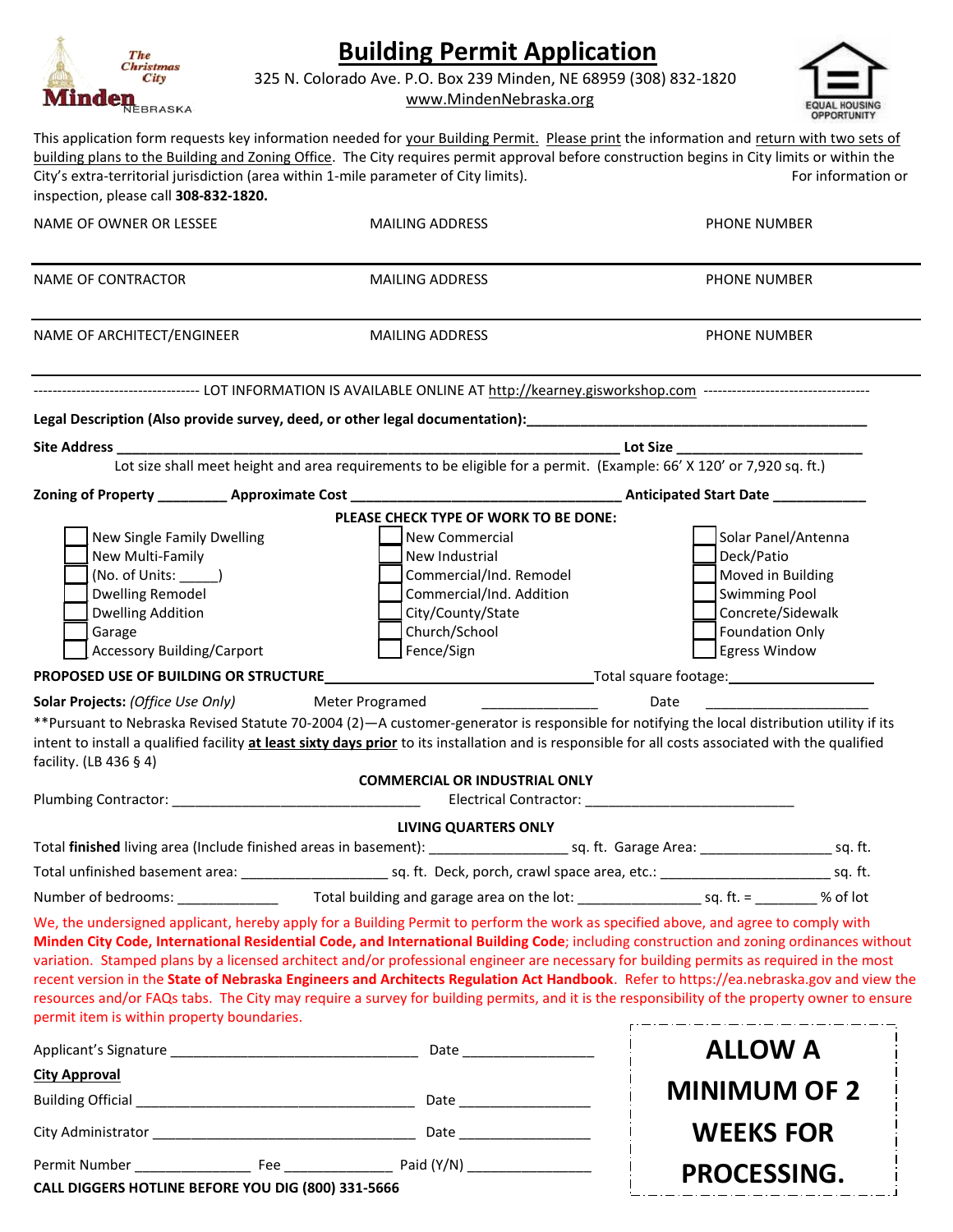## **FLOODPLAIN DEVELOPMENT PERMIT/APPLICATION**

This form is used for any man-made change to improved or unimproved real estate, including, but not limited to buildings or other structures, mining, dredging, filling, grading, paving, excavation, drilling operations, or storage of equipment or materials.

Developer must obtain other necessary federal, state, or local permits (e.g. Corps of Engineers 404 Permit, Local Levee District, etc.).

Complete this section if the proposed development involves the improvement of a structure (i.e. walled and roofed buildings, manufactured home, or gas and liquid storage tanks):

**Pre-Improvement Value of Structure:**  $\$\qquad\qquad$  Cost of Improvement:  $\$\qquad\qquad$ 

| The following section is to be completed by the community official: |     |                |               |  |  |
|---------------------------------------------------------------------|-----|----------------|---------------|--|--|
| Is the development substantial improvement?                         | Yes | N <sub>o</sub> |               |  |  |
| Is the development in an identified floodplain?                     | Yes | N <sub>o</sub> |               |  |  |
| If yes, complete the following:                                     |     |                |               |  |  |
| Elevation of the base (100-year) flood                              |     | ft             | MSL/NGVD 29   |  |  |
| Elevation/Flood proofing requirement (if applicable)                |     | ft             | <sub>or</sub> |  |  |
|                                                                     |     |                |               |  |  |

Is the development in a designated floodway? NAVD 88

New structures for human habitation are prohibited. For any other floodway development, the developer must provide certification by a registered professional engineer that the development would result in no increase in water surface elevations along the floodway profile during occurrence of the base flood discharge. Yes

If a floodway has not been designated, the developer may be required to submit hydraulic data demonstrating that the proposed development will not increase flood heights more than one foot at any location.  $\overline{N}$ 

## **If the development is in a floodplain, the following shall apply:**

This permit is issued with the condition that the lowest floor (including basement floor) of any new or substantially improved residential building will be elevated at least one foot above the base flood elevation. If the proposed development is a nonresidential building, this permit is issued that the lower floor (including basement) of a new substantially improved nonresidential building will be elevated or flood proofed at least one foot above the base flood elevation. The developer/owner will provide certification by a registered engineer, architect, or land surveyor of the "as-built" lowest floor elevation (including basement) or flood proofed elevation of any new substantially improved building covered by this permit.

| All provisions of the<br>Floodplain Management Resolution/Ordinance (number | ) shall be complied with. |
|-----------------------------------------------------------------------------|---------------------------|
| (County or city)                                                            |                           |
| Signature of Developer/Owner:                                               | Date:                     |
| Authorizing official (name and title):                                      | Date:                     |